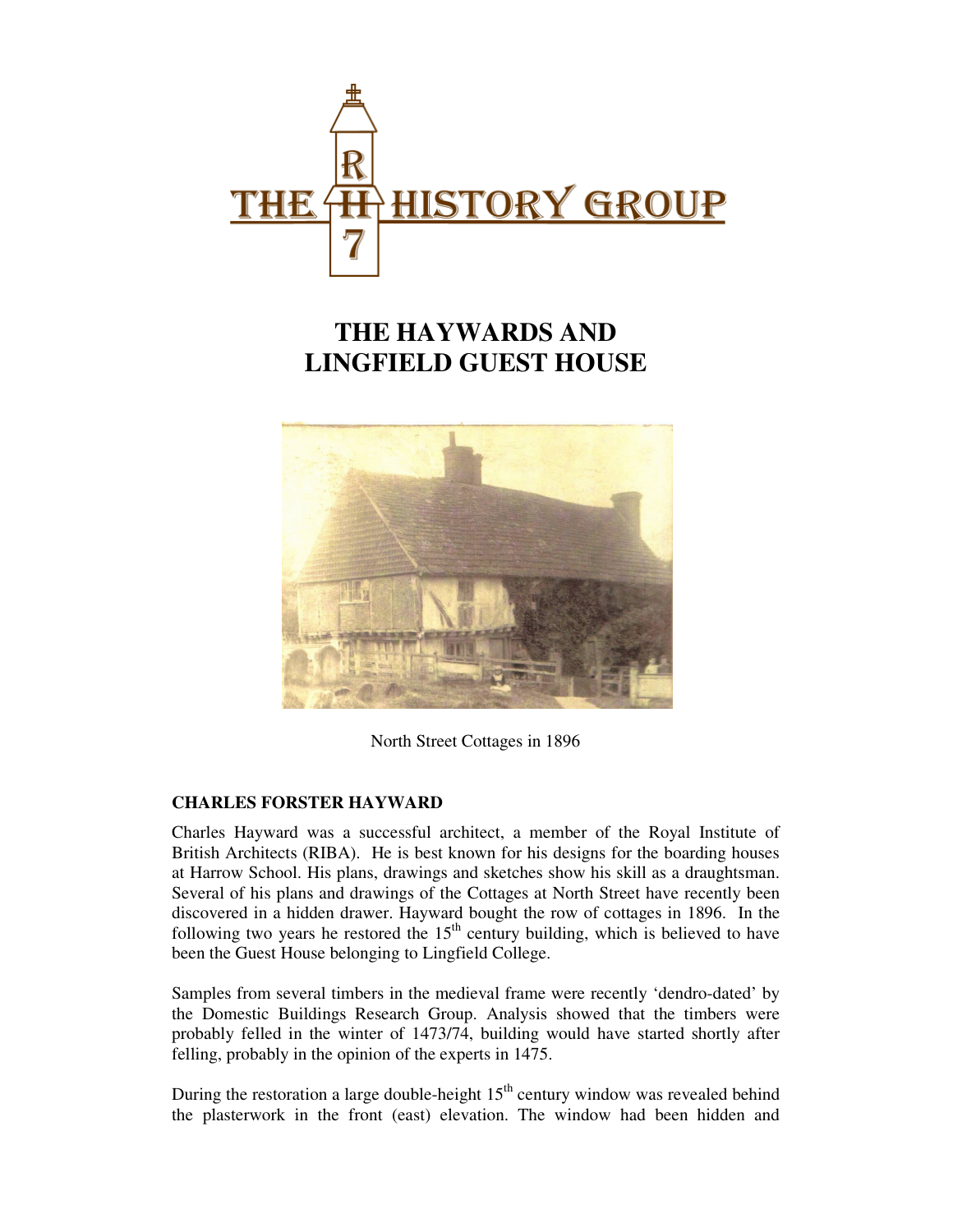thankfully not destroyed by the many conversions over its lifetime. The window was fully restored by Hayward. The building had once been an ale-house called the 'French Horn' before conversion to cottages.

Shortly after the completion of the restoration Hayward hosted a Dinner for the men who had been involved in the restoration and their wives. Fortunately for us he kept a record of the Guest list:

R C Head, The Builder; C R Head and R Head his sons; J Payne, Bricklayer and his wife; J Glover, E Head, W Charman senr. and W Charman junr. Carpenters, G Bryant, Labourer to Payne, and his wife; E Wallis, plumber; F Steer, ancient tenant and his wife; C Sales, Carpenter; G Farmer, helper to Payne; W Steer, Gardener and helper to Payne; A Steer, Gardener and helper to Wallis; E Harling, helper to Wallis.

All sat down to Dinner on December  $30<sup>th</sup>$  1897 with several of Haywards' neighbours and family, including his son Arthur.

Charles Hayward's diary of 1859 reveals something of the real man, putting some interesting meat on the dry bones of history. On  $29<sup>th</sup>$  January that year Hayward went to hear Charles Dickens' own reading of *Gamp and Pickwick.* Dickens' public readings of his books and short stories were a popular attraction at that time. In 1856/7 Charles Dickens had purchased a country rectory, Gad's Hill Place, at Higham, 3 miles from Rochester. He found the vast burden of expenditure sufficient reason for undertaking public readings. He had previously staged successful public readings of his books for charity but the first organized 'tour' began in June 1858. Large audiences acclaimed them. 'Men as well as women were moved to tears at the pathos as well as the farce'. Dickens continued his career of public performances for eleven years.

Another entry confirms the war hysteria of that time. In 1859 fear of a French invasion seized the country. In a wave of patriotic enthusiasm numerous rifle volunteer units were raised. On the  $8<sup>th</sup>$  June 1859 Charles Hayward joined the Victoria Rifles. From June to December that year Charles drilled, paraded and trained with the Victoria Rifles. On one occasion 200 riflemen mustered at Apsley House, the home of the Duke of Wellington, Hayward wrote 'Feed on Ices – the General there'.

In September 1861 Charles Hayward was a passenger onboard the steamship 'Great Eastern' which was built in 1859 to carry cargo and passengers. During a storm he made a sketch of the 'Grand Saloon during storm'. The National Maritime Museum owns a lithograph based on Hayward's sketch.

Hayward frequently made sketches, wherever he went and on whatever paper was to hand. In the Hayward Collections, held in Lingfield Library, is a sketch on the back of a concert programme of his plan for the new Stable (now the garage of Barn Cottage), which was built to house his pony and trap.

Whilst rummaging in the an old chest in the undercroft of St Peter & St Paul's Church Charles Hayward discovered fragments of medieval (c.1440) glass. According to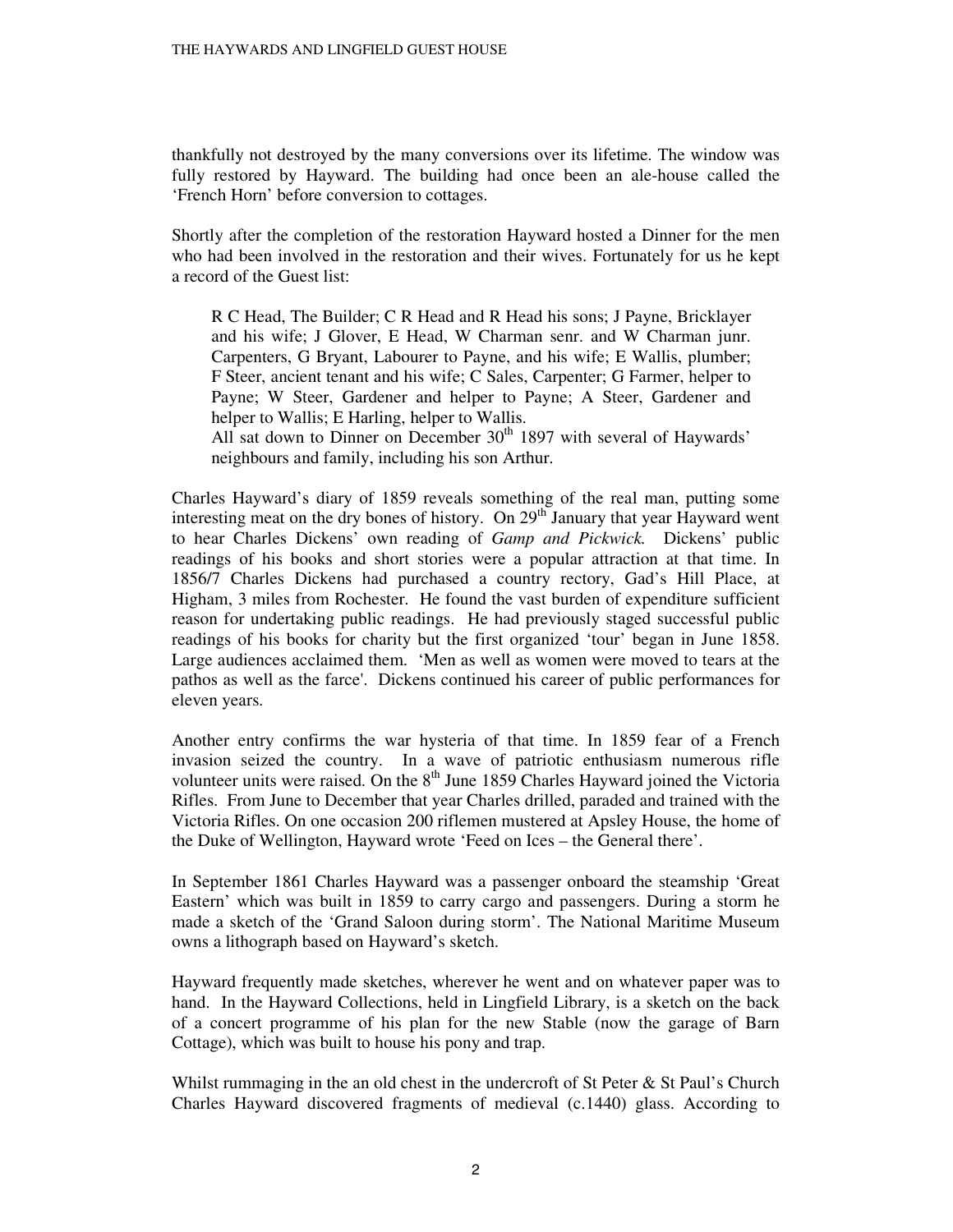Nigel Saul the fragments came from a window in the south wall of the chancel. Charles Hayward was responsible for fixing the fragments back in the south wall of the chancel in 1899.

His first wife Lucy Emilia, the mother of his four children, died in1891 aged 49. He married Charlotte (called 'Carrie') in 1898.

Charles Forster Hayward's initials are included in the decorative ironwork in the gate to the Guest House. He died in July1905 and the Guest House was left to his wife for her lifetime.

## **ARTHUR BALDWIN HAYWARD, 1874 – 1954**

Arthur Baldwin Hayward was born on  $6<sup>th</sup>$  July 1874 the son of Charles Forster and Lucy Emilia Hayward. Arthur was the youngest of 4 children. His mother died in 1891 in Guildford at the age of 49.

He trained as an architect and lived and practised from his Great Russell Street premises in London. Arthur inherited Lingfield Guest House on the death of Charlotte Bessie Hayward in 1930.

He had a passionate love of history. In 1933 he and Stanley Hazell, who lived at The Garth, wrote a book on the History of Lingfield which is still used as a valuable text by local historians. Mr Hazell had also written a short pamphlet history of the church which was sold for 2d. The proceeds from the book and the pamphlet were 'devoted to the Church Restoration Fund'.

In 1935 Arthur Hayward hosted a 'Loan Exhibition of Articles of Antique and Local Interest in the Garden Room'. The Garden Room was owned by the Haywards and is the building on the opposite side of the path, formerly called North Street, which is now Barn Cottage. During the Second World War the Garden Room was used by the W.V.S. From that headquarter the Women's Voluntary Service organised accommodation for refugees and evacuees. Another Loan Exhibition was held after the war in August 1952. Lingfield Parish Council lent old wills and documents relating to Lingfield Charities, the Inclosure Award relating to Lingfield and surrounding common lands; and details of the population in 1851.

Arthur never married and having no descendants to carry on the stewardship of the Guest House was intent on leaving it in reliable hands. He left details of those plans, written on  $20<sup>th</sup>$  August 1936, which were set out as instructions to his Executors, then added a footnote in 1945.

'I originally offered the Guest House to the National Trust but that body would not accept the stipulation I made that no alteration should be made to the building...although I am aware of certain inconsistencies and anachronisms in the restoration I find them quite harmless...As the Surrey County Council accepted this condition I have left it to that body...

I should like to see the Cottage [Barn Cottage] occupied by a man who would act as gardener and outside custodian and I hope he will be a great man, an ex-serviceman if possible...